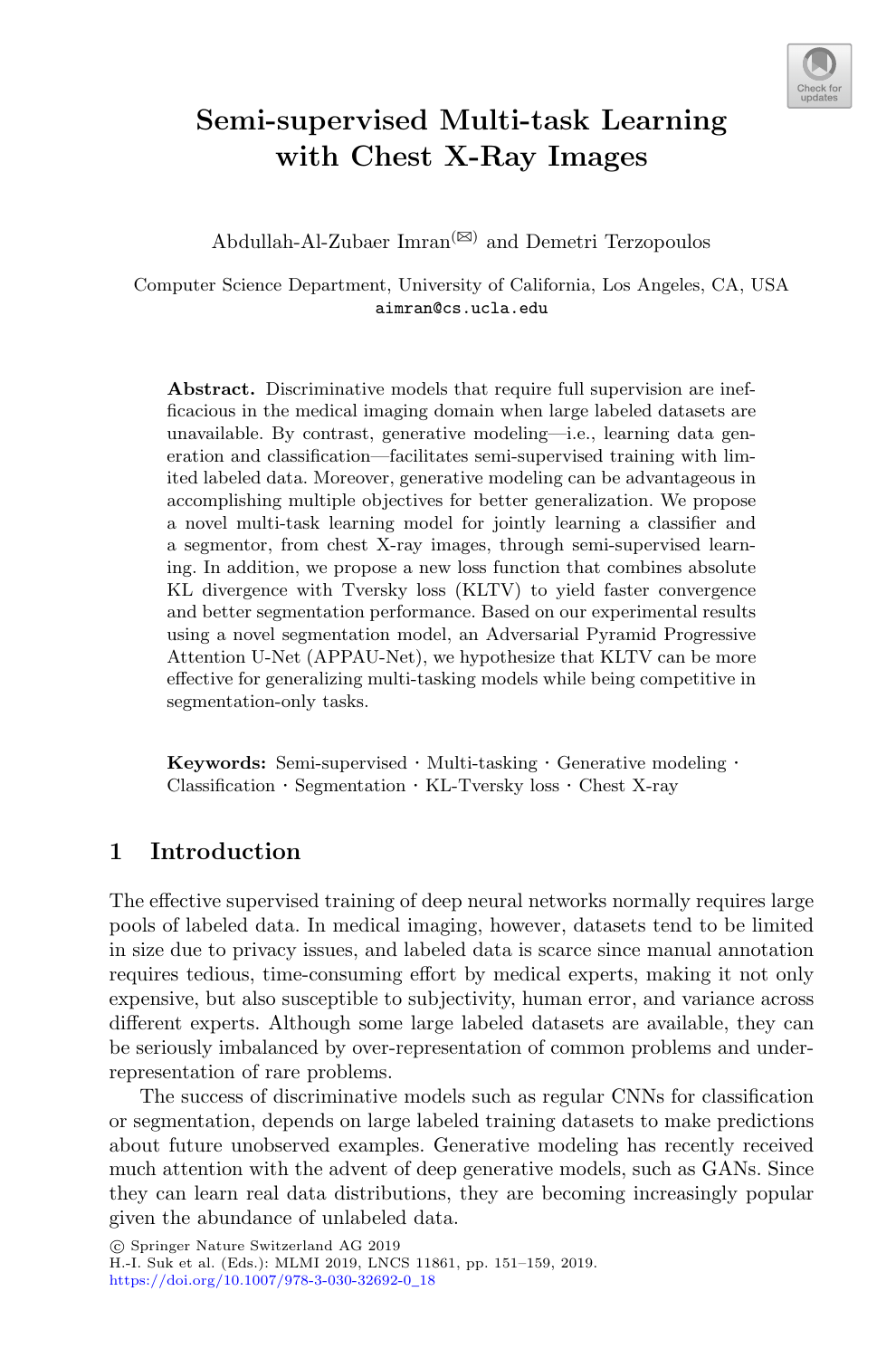Via generative modeling, we can perform multi-task learning in a semisupervised manner, without large labeled datasets. In practice, we train a deep learning model to perform a single task (classification, segmentation, detection, etc.) by fine-tuning parameters until its performance no longer improves. The same model can subsequently be enabled to perform better in other tasks. In fact, the domain-specific features from the related tasks are leveraged to improve the generalization of the model through multi-task learning [\[1](#page-7-0)]. Hence, one objective regularizes another to accomplish multiple tasks within a common model.

We introduce a novel generative modeling approach to joint segmentation and classification from limited labeled data, in a semi-supervised manner, and apply it to chest X-ray imagery. Our technical contributions are twofold: (1) a novel multi-task learning model for semi-supervised classification and segmentation from small labeled medical image datasets and (2) a new loss function combining absolute KL divergence and Tversky loss (KLTV) for semantic segmentation.

#### **1.1 Related Work**

Several single-task classification and segmentation models are available in the chest X-ray literature. Based on the popular segnet architecture, Mittal *et al.* [\[2](#page-7-1)] proposed a fully convolutional encoder-decoder with skip connections for lung segmentation in chest X-ray images. Adversarial training of an FCN followed by a CRF has been applied to non-overfitting mammogram segmentation [\[3\]](#page-7-2). Adversarial learning has been utilized for segmentation (semantic-aware generative adversarial nets [\[4](#page-7-3)], structure correcting adversarial nets [\[5](#page-7-4)], etc.) as well as in disease classification from chest X-ray images (semi-supervised domain adaptation [\[6\]](#page-8-0), attention-guided CNN [\[7](#page-8-1)], semi-supervised multi-adversarial encoder [\[8](#page-8-2)]).

Unlike the above models, our model jointly performs both classification and segmentation. Several prior efforts address multi-task learning with CNNs and generative modeling. Rezaei *et al.* [\[9](#page-8-3)] proposed a GAN model combining a set of auto-encoders with an LSTM unit and an FCN as discriminator for semantic segmentation and disease prediction. Girard *et al.* [\[10](#page-8-4)] used a U-Net-like architecture coupled with graph propagation to jointly segment and classify retinal vessels. Mehat *et al.* [\[11](#page-8-5)] proposed a Y-Net, with parallel discriminative and convolutional modularity, for the joint segmentation and classification of breast biopsy images. Another multi-tasking model was proposed by Yang *et al.* [\[12\]](#page-8-6) for skin lesion segmentation and melanoma-seborrheic keratosis classification, using GoogleNet extended to three branches for segmentation and two classification predictions. Khosravan *et al.* [\[13](#page-8-7)] used a semi-supervised multi-task model for the joint learning of false positive reduction and nodule segmentation from 3D CT. Ours is the first model to pursue a multi-task learning approach to the analysis of chest X-ray images.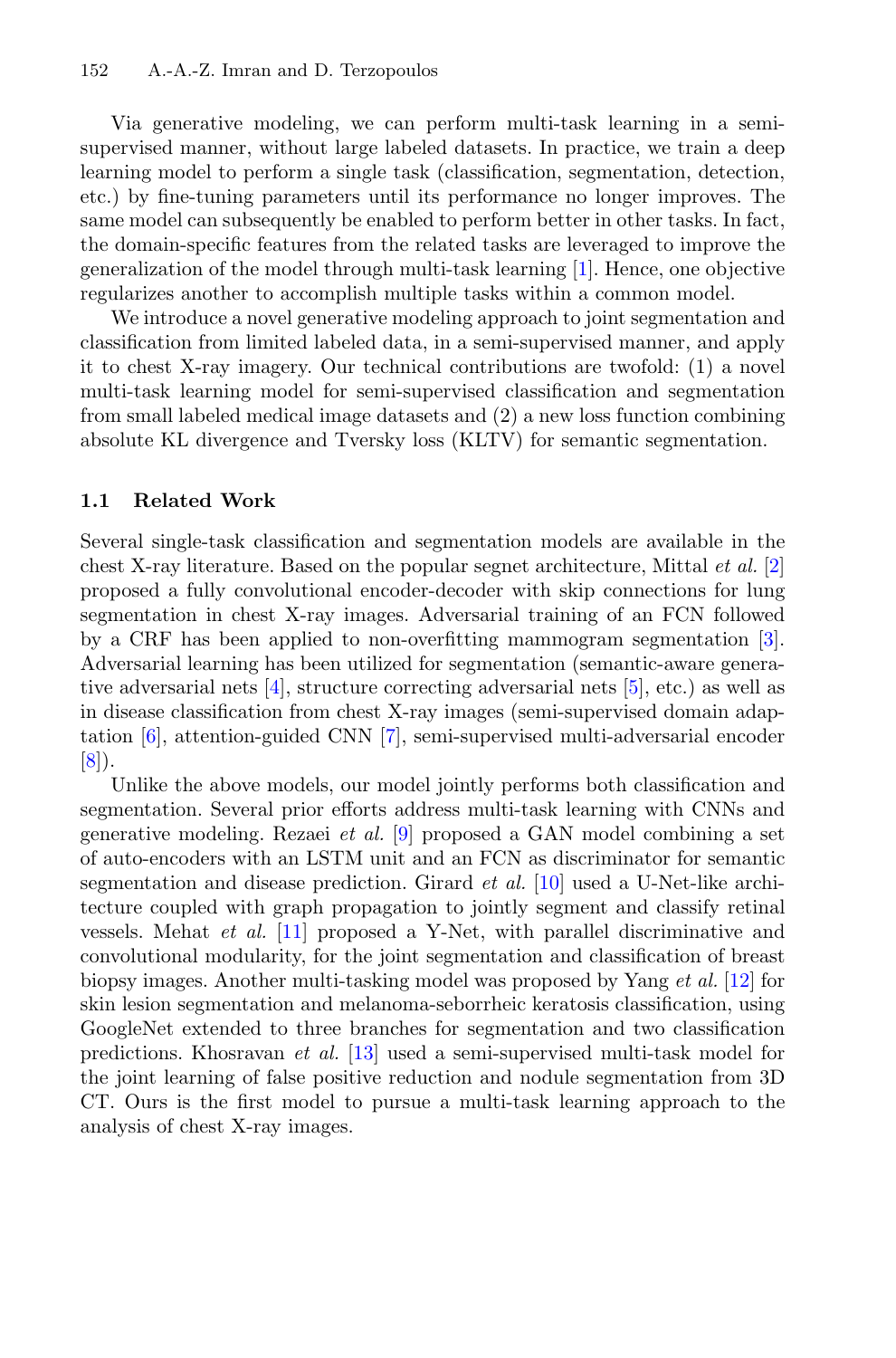

<span id="page-2-0"></span>**Fig. 1.** (a) Basic structure of the proposed APPAU-Net model. The segmentor *S* predicts segmentation  $\hat{y}$  from a given image  $x$ . The discriminator  $D$  predicts the class label  $\hat{z}$  from image-real label pair  $(x, y)$ ;  $z = 0, \ldots, n$  are real disease classes and  $z = n + 1$ denotes the predicted class; (b) Detailed architecture of the Discriminator *D* (as a CNN) network of the APPAU-Net model.

### **2 Model Description**

#### **2.1 Adversarial Pyramid Progressive Attention U-Net**

Our proposed APPAU-Net model consists of two major building blocks, a segmentor  $S$  and a discriminator  $D$  (Fig. [1\)](#page-2-0).  $S$  primarily performs segmentation prediction  $\hat{y}$  from a given image x. S consists of a pyramid encoder and a progressive attention-gated decoder modifying a U-Net. The S network, which is illustrated in Fig. [2,](#page-3-0) receives the image input  $x$  at different scales in different stages of the encoder [\[14\]](#page-8-8). This pyramidal input allows the model to access class details at different scales. Moreover, while lowering resolution, the model can keep track of the ROIs, avoiding the possibility of losing them after the subsequent convolutions. The pyramid input to the encoder network enables the model to learn more locally-aware features crucial to semantic segmentation.

Following [\[15\]](#page-8-9), with deep-supervision, APPAU-Net generates side-outputs at different resolutions from the decoder. The side-outputs are progressively added to the next side-outputs before reaching the final segmentation at the original image resolution. Combining pyramid inputs and progressive side-outputs helps the model perform better in segmenting small ROIs. The side-output segmentation maps  $\hat{y}_i$  are compared to the ground truth mask to calculate the side-losses of varying weights (higher resolutions are usually assigned higher weights). Therefore, the final segmentation loss is calculated as

$$
L_{seg(x,y)} = \sum_{i=1}^{4} w_i L_{(y_i, \hat{y_i})}.
$$
 (1)

However, generating segmentation maps (side-outputs) at different stages of the decoder might lead to loss of spatial detail. In cases with substantial shape variability of the ROIs, this eventually incurs larger false positives. To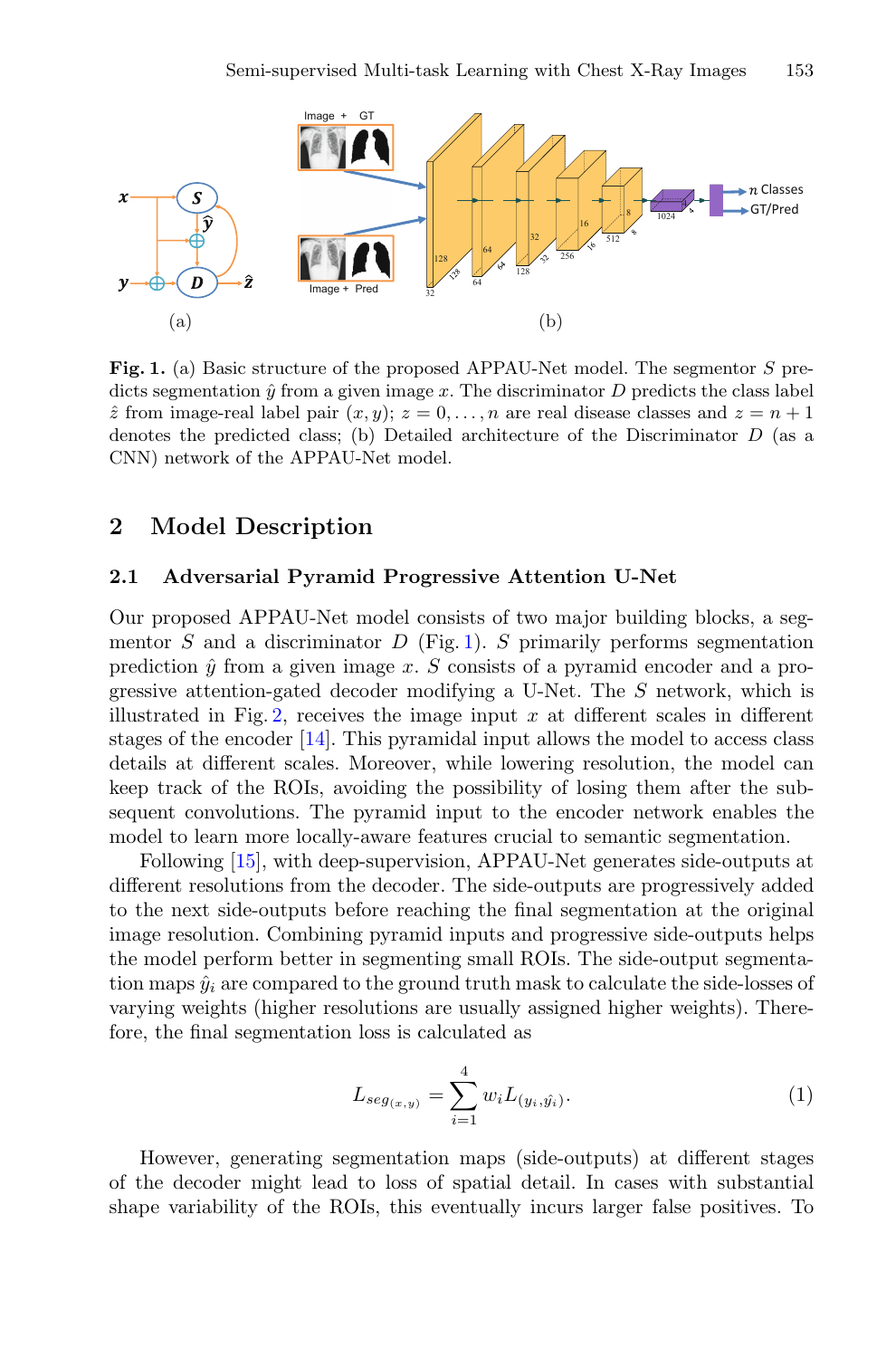

<span id="page-3-0"></span>**Fig. 2.** Architecture of the segmentor or PPAU-Net in our APPAU-Net model. The encoder takes inputs at different scales and progressively adds the side-outputs from the attention-gated decoder. The discriminator takes image-label or image-predicted label pairs and classifies the images.

tackle this problem, we adapt soft-attention gates that help draw relevant spatial features from the low-level feature maps of the pyramid encoder [\[16\]](#page-8-10). Feature maps are then propagated to the high-level features to generate side-outputs at different stages of the decoder. Attention-gated (AG) modules produce attention coefficients  $\alpha \in [0, 1]$  at each pixel i that scale input feature maps  $x^{(i)l}$  at layer l to semantically relevant features  $\hat{x}^{(i)l}$ . A gating signal from coarser resolution,<br>serves to determine the focus regions through the computation of intermediate serves to determine the focus regions through the computation of intermediate maps, as follows:

$$
G_{\text{attn}}^l = \psi^T (\sigma (w_x^T x^{(i)l} + w_g^T g^{(i)l} + b_g)) + b_{\psi}.
$$
 (2)

The linear attention coefficients are computed by element-wise summation and a 1 × 1 linear transformation. The parameters are  $w_x$ ,  $w_g$ ,  $b_g$ , and  $b_\psi$ . The inter-<br>mediate maps are then transformed using ReLU  $\sigma_1$  and sigmoid  $\sigma_2$  activations mediate maps are then transformed using ReLU  $\sigma_1$  and sigmoid  $\sigma_2$  activations.<br>Finally after element-wise multiplication of the feature map  $x^{(i)l}$  (via skip) and Finally, after element-wise multiplication of the feature map  $x^{(i)l}$  (via skip) and nonlinear transformation,  $\hat{x}^{(i)l}$  is generated at each decoder stage.

The attention coefficients  $\alpha_i$  retain the relevant features by scaling the low level query signal  $x^{(i)l}$  through an element-wise product. These pruned features are then concatenated with upsampled output maps at different stages of the decoder. A  $1 \times 1$  convolution and sigmoid activation is applied on each output map in the decoder to generate the side-outputs at different resolutions. With deep supervision and gating from the pyramid encoder, the model becomes semantically more discriminative.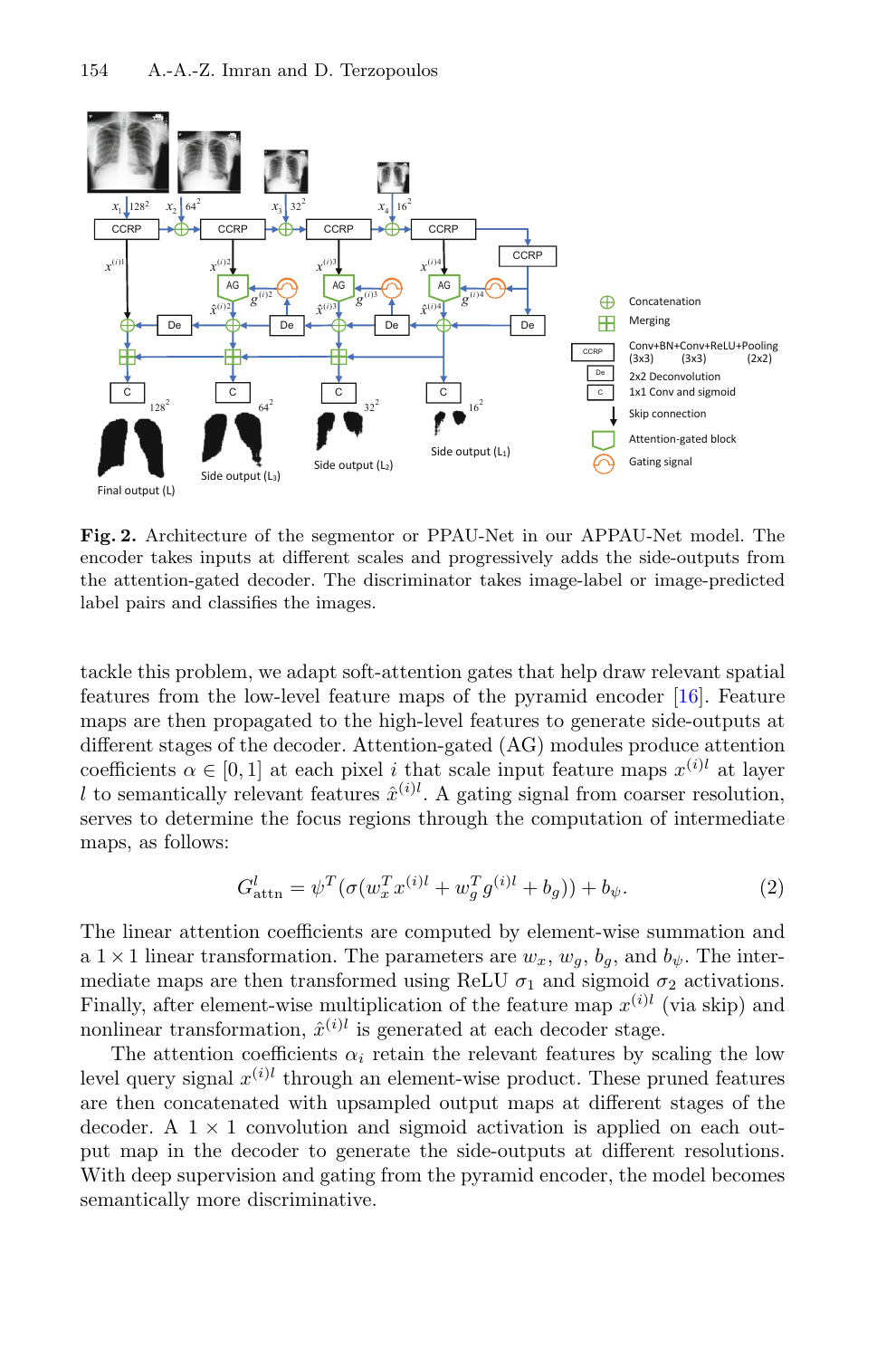#### **2.2 Loss Functions**

The two building blocks of our APPAU-Net model have different objectives.

*Segmentor Loss:* As in the semi-supervised learning-scheme, the segmentor's objective is just based on the labeled samples. We employ Tversky loss, a generalization of Dice loss that weighs false negatives higher than false positives in order to balance precision and recall. The segmentor's objective includes a segmentation loss and an adversarial loss, where the segmentor wants the discriminator  $D$  to maximize the likelihood for the predicted segmentation generated by the segmentor. We combine an absolute KL divergence with a Tversky loss, proposing the new loss function

$$
L_S = L_{S_{seg(y,\hat{y})}} + c L_{S_{adv(x,\hat{y})}},
$$
\n(3)

where  $L_{S_{seg(y,\hat{y})}} = aL_{S_{KL}} + bL_{S_{TV}},$  with  $L_{S_{KL}} = \sum_{i=1}^{m} |(y_{pl}(i) - y_{lj}(j))|$  $(\hat{y}_{pl}^{(i)}) \log(y_{pl}^{(i)}/\hat{y}_{pl}^{(i)})|$ , and

$$
L_{S_{TV}} = 1 - \frac{\sum_{i}^{m^2} y_{pl}^{(i)} \hat{y}_{pl}^{(i)} + \epsilon}{\sum_{i}^{m^2} y_{pl}^{(i)} \hat{y}_{pl}^{(i)} + \alpha \sum_{i}^{m^2} y_{pl}^{(i)} \hat{y}_{pl}^{(i)} + \beta \sum_{i}^{m^2} y_{pl}^{(i)} \hat{y}_{pl}^{(i)} + \epsilon},
$$
(4)

where  $\hat{y}_{nl}(i)$  is the prediction probability that pixel i is assigned label l (one of the ROI labels) and  $\hat{y}_{n\bar{l}}(i)$  is the probability that the pixel i is assigned the non-ROI (background) label. Similarly,  $y_{pl}(i)$  and  $y_{pl}(i)$  denote the pixel-wise mapping labels in the ground-truth masks. Hyper parameters a, b,  $\alpha$ , and  $\beta$  can be tuned to weigh the KL-divergence against the Tversky loss (first pair) and weigh FPs against FNs. Small constant  $\epsilon$  avoids division by zero. The second term in the segmentor's objective is an adversarial loss, where the segmentor wants the discriminator to maximize likelihood for the paired data  $x$  and predicted segmentation  $\hat{y}$ . Therefore, the segmentor's adversarial loss is

$$
L_{S_{adv}(x,\hat{y})} = -\mathbb{E}_{x,\hat{y}\sim S} \log[1 - p(z = n + 1|(x,\hat{y})]. \tag{5}
$$

Since the main objective of the segmentor is to generate the segmentation map,  $L_{S_{adv}}$  is usually weighed using a small number c.

*Discriminator Loss:* The discriminator is trained on multiple objectives adversary on the segmentor's output and classification of the images into one of the real classes. Since the model is trained on both labeled and unlabeled training data, the loss function of the discriminator  $D$  includes both supervised and unsupervised losses. When the model receives image-label pairs  $(x, y)$ , it is just the standard supervised learning loss

$$
L_{D_{sup}} = -\mathbb{E}_{x,y,z \sim p_{data}} \log[p(z=i|x,y;i (6)
$$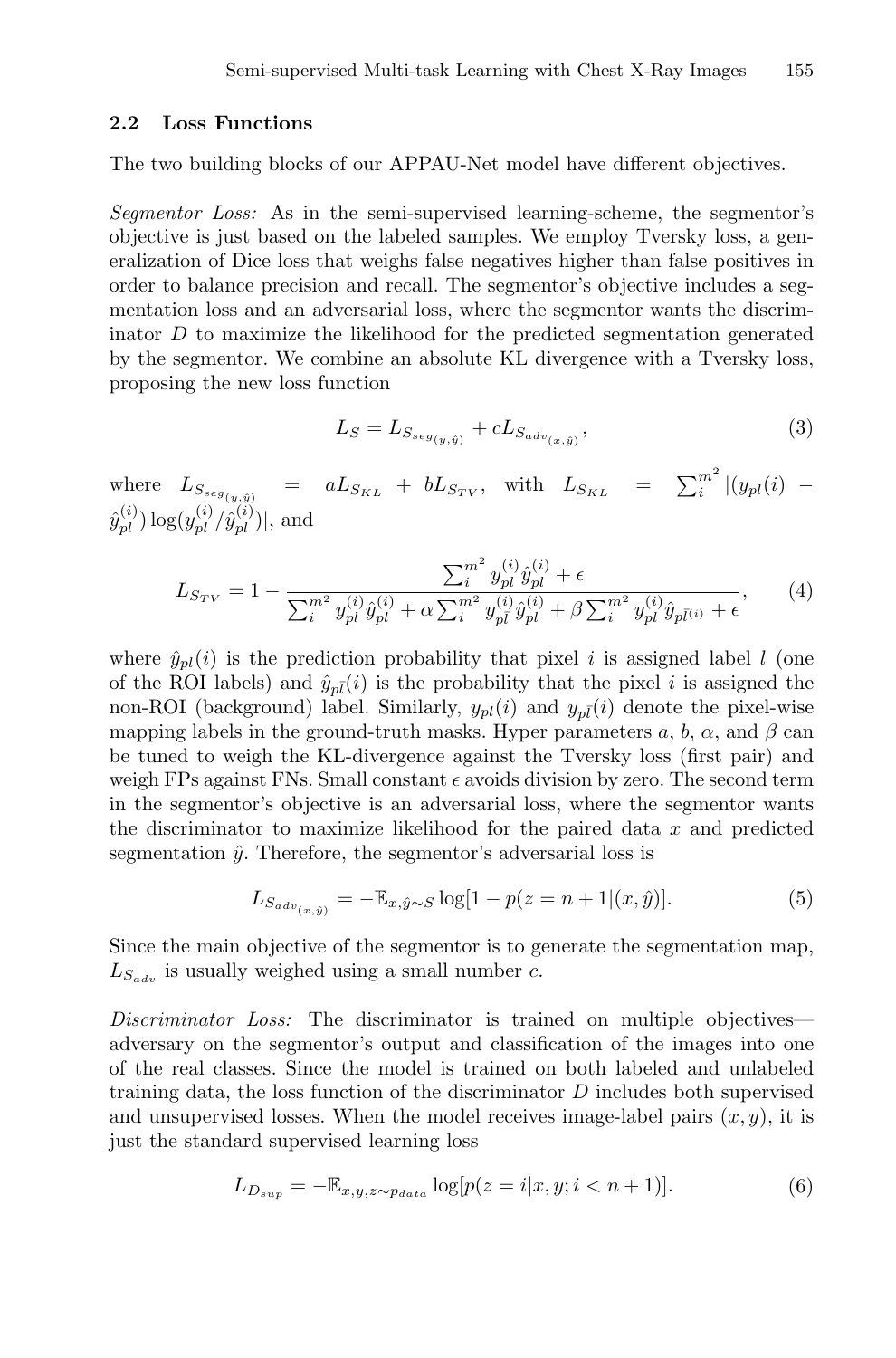| Dataset | Model                | DS    | $_{\rm JS}$ | SSIM  | F1    | HD    | $_{\rm SN}$ | SP    | PR    | $_{\rm RC}$ |
|---------|----------------------|-------|-------------|-------|-------|-------|-------------|-------|-------|-------------|
| MCX     | $U-Net-TV$           | 0.991 | 0.983       | 0.950 | 0.966 | 2.968 | 0.965       | 0.989 | 0.968 | 0.965       |
|         | U-Net-KLTV           | 0.990 | 0.980       | 0.947 | 0.962 | 3.009 | 0.966       | 0.985 | 0.958 | 0.966       |
|         | Attention U-Net-TV   | 0.984 | 0.968       | 0.922 | 0.937 | 3.768 | 0.915       | 0.987 | 0.960 | 0.915       |
|         | Attention U-Net-KLTV | 0.990 | 0.980       | 0.941 | 0.960 | 3.063 | 0.957       | 0.987 | 0.962 | 0.957       |
|         | PPAU-Net-TV          | 0.988 | 0.978       | 0.966 | 0.958 | 3.143 | 0.967       | 0.982 | 0.949 | 0.967       |
|         | PPAU-Net-KLTV        | 0.992 | 0.983       | 0.949 | 0.989 | 2.690 | 0.989       | 0.958 | 0.989 | 0.976       |
| SCX     | $U-Net-TV$           | 0.964 | 0.931       | 0.860 | 0.955 | 4.181 | 0.975       | 0.799 | 0.936 | 0.975       |
|         | U-Net-KLTV           | 0.960 | 0.923       | 0.850 | 0.950 | 4.023 | 0.963       | 0.803 | 0.936 | 0.963       |
|         | Attention U-Net-TV   | 0.958 | 0.919       | 0.842 | 0.948 | 4.562 | 0.983       | 0.725 | 0.915 | 0.983       |
|         | Attention U-Net-KLTV | 0.965 | 0.933       | 0.862 | 0.955 | 3.684 | 0.946       | 0.894 | 0.964 | 0.946       |
|         | PPAU-Net-TV          | 0.954 | 0.913       | 0.838 | 0.944 | 4.523 | 0.983       | 0.700 | 0.908 | 0.983       |
|         | PPAU-Net-KLTV        | 0.964 | 0.930       | 0.858 | 0.954 | 3.855 | 0.961       | 0.836 | 0.946 | 0.961       |
| JCX     | $U-Net-TV$           | 0.989 | 0.979       | 0.937 | 0.985 | 2.804 | 0.990       | 0.956 | 0.981 | 0.990       |
|         | U-Net-KLTV           | 0.990 | 0.980       | 0.939 | 0.986 | 2.553 | 0.980       | 0.988 | 0.995 | 0.977       |
|         | Attention U-Net-TV   | 0.988 | 0.977       | 0.929 | 0.983 | 2.882 | 0.993       | 0.940 | 0.974 | 0.993       |
|         | Attention U-Net-KLTV | 0.989 | 0.977       | 0.932 | 0.984 | 2.781 | 0.981       | 0.970 | 0.986 | 0.981       |
|         | PPAU-Net-TV          | 0.990 | 0.981       | 0.941 | 0.987 | 2.768 | 0.992       | 0.958 | 0.981 | 0.992       |
|         | PPAU-Net-KLTV        | 0.990 | 0.979       | 0.937 | 0.985 | 2.751 | 0.987       | 0.959 | 0.982 | 0.987       |
| CCX     | $U-Net-TV$           | 0.978 | 0.958       | 0.907 | 0.968 | 3.322 | 0.974       | 0.928 | 0.962 | 0.974       |
|         | U-Net-KLTV           | 0.969 | 0.939       | 0.874 | 0.953 | 3.502 | 0.946       | 0.926 | 0.960 | 0.946       |
|         | AttnU-Net-TV         | 0.970 | 0.941       | 0.878 | 0.956 | 3.643 | 0.972       | 0.883 | 0.940 | 0.972       |
|         | AttnU-Net-KLTV       | 0.971 | 0.943       | 0.877 | 0.956 | 3.481 | 0.944       | 0.941 | 0.968 | 0.944       |
|         | PPAU-Net-TV          | 0.969 | 0.940       | 0.875 | 0.955 | 3.807 | 0.978       | 0.870 | 0.934 | 0.978       |
|         | PPAU-Net-KLTV        | 0.967 | 0.936       | 0.868 | 0.951 | 3.472 | 0.939       | 0.932 | 0.963 | 0.939       |

<span id="page-5-0"></span>**Table 1.** Segmentation-only performance comparison of different models in four different data setups.

When it receives unlabeled data  $(x, y)$  or  $(x, \hat{y})$  from two different sources, the unsupervised loss combines the original adversarial losses for image-real label and image-prediction pairs:

$$
L_{D_{label}} = -\mathbb{E}_{x,y \sim p_{data}} \log[1 - p(z = n + 1|x, y)] \tag{7}
$$

and

$$
L_{D_{pred}} = -\mathbb{E}_{(x,\hat{y}) \sim S} \log [p(z = n + 1 | x, \hat{y})]. \tag{8}
$$

### **3 Experiments and Results**

*Dataset and Implementation Details:* For the supervised segmentation, we used our PPAU-Net model and KLTV as the loss function. We compared against all the preliminary segmentation models and TV loss. Then we performed semisupervised multi-tasking for semi-supervised disease classification and lung segmentation from chest X-ray images. We used three chest X-ray datasets: the Montgomery County chest X-ray set (MCX) comprising 138 images, the Shenzhen chest X-ray set (SCX) comprising 527 images [\[17](#page-8-11)], and the JSRT dataset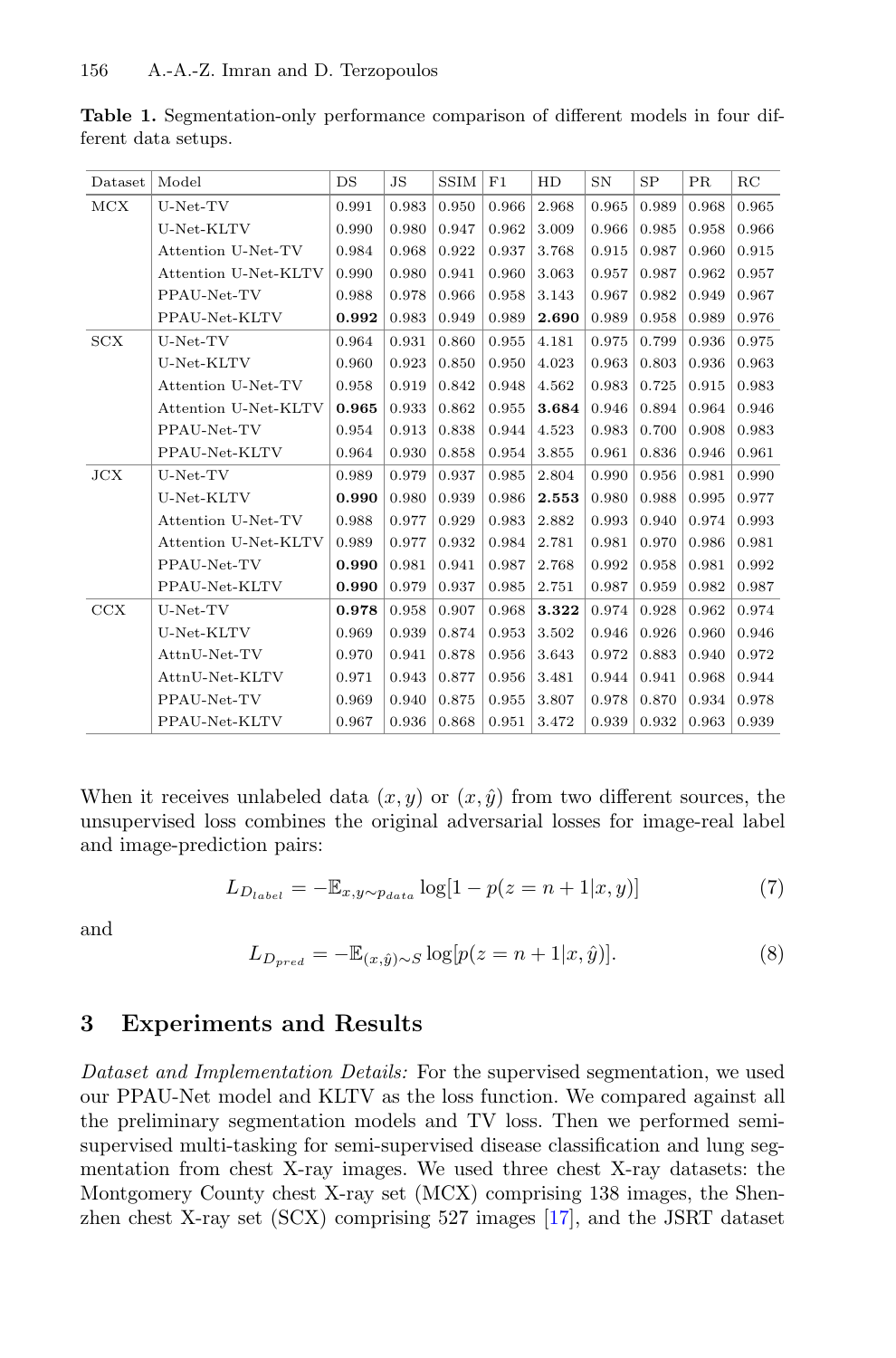(JCX) comprising 247 images [\[18](#page-8-12)]. In addition, we created another dataset (CCX) comprising 912 images, by combining prior datasets. Each dataset was split into train and test sets in a 75:25 ratio and 10% of the train set was used for model selection. Except for CCX, all the datasets were used for binary classification (normal/abnormal), while CCX was used for 3-class classification (normal, nodule, tuberculosis). The X-ray images were normalized and resized to  $128 \times 128$ pixels. For multi-tasking, we used the Adam optimizer with momentum 0.9 and learning rates  $1.0^{-5}$  (S) and  $1.0^{-4}$  (D). Each model was trained using a batch size of 16. All the convolutional layers were followed by batch-normalization, except for the convolutions that generate side-outputs. We performed dropout at a rate of 0.4 in the discriminator. Each model was evaluated after training for 300 epochs. For the classification, along with the overall accuracy, we reported the class-wise F1 scores. For the segmentation, we used the following performance metrics: Dice similarity (DS), Average Hausdorff distance (HD), Jaccard index (JI), Sensitivity (SN), Specificity (SP), F1 score, Structural Similarity Measure (SSIM), Precision (PR), and Recall (RE) scores.



<span id="page-6-0"></span>**Fig. 3.** Visual comparison of the lung segmentation by the APPAU-Net model with TV loss (d) and KLTV loss (c). The predicted lung mask with TV and KLTV losses are overlaid with the ground truth mask.

*Segmentation-Only:* At first, we evaluated the performance of our PPAU-Net model for the segmentation-only task, and compared with the baseline models incrementally. Table [1](#page-5-0) reports the performance measures of different models with varying choices of loss (TV and KLTV), showing that our model is competitive.

*Semi-supervised Multi-task Learning:* In the semi-supervised setting, we applied our new APPAU-Net model. Along with TV loss, we used cross-entropy with TV (XETV) loss and the proposed KLTV loss. 10% labeled and 90% unlabeled training data were used for every dataset. Table [2](#page-7-5) shows that for all four datasets the APPAU-Net model with the new KLTV loss consistently outperformed the APPAU-Net model with TV and XETV losses in both overlap and distance measures, and suggests that the model with KLTV loss generalizes better in multi-task learning. While both TV and XETV losses tend to lose some accuracy because of the additional classification task, KLTV still achieves good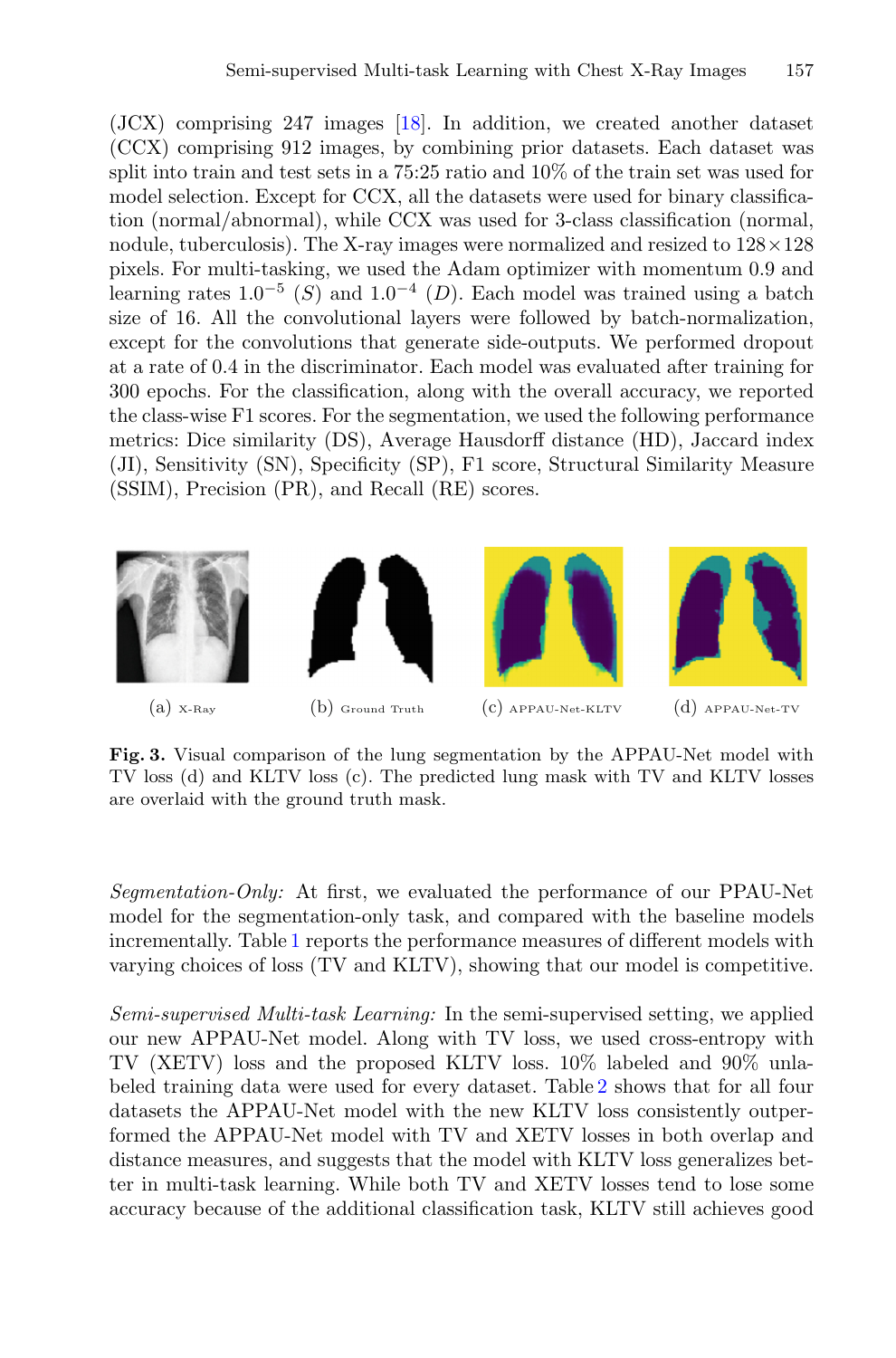| Dataset   Model |                                        | Classification |      |      | Segmentation                                                                                                                                      |    |                                 |  |                                          |             |                                          |     |                                          |
|-----------------|----------------------------------------|----------------|------|------|---------------------------------------------------------------------------------------------------------------------------------------------------|----|---------------------------------|--|------------------------------------------|-------------|------------------------------------------|-----|------------------------------------------|
|                 |                                        | Acc            | PR.  | RE   | DS                                                                                                                                                | JІ | $SSIM$ $F1$                     |  | HD                                       | $_{\rm SN}$ | SP                                       | PR. | RE                                       |
| MCX             | APPAU-Net-TV                           |                |      |      | 0.571 0.690 0.290 0.956                                                                                                                           |    |                                 |  | $0.916$ 0.815 0.814 4.514                |             |                                          |     | $0.800 \, 0.988 \, 0.953 \, 0.800$       |
|                 | $APPAU-Net-XFTV 0.514$                 |                |      |      | $0.620$ $0.280$ $0.929$                                                                                                                           |    |                                 |  | $0.868$ $0.788$ $0.778$ $4.554$          |             |                                          |     | $0.903 \mid 0.856 \mid 0.684 \mid 0.903$ |
|                 | APPAU-Net-KLTV                         | 0.543          |      |      | $\vert 0.680 \vert 0.200 \vert$ 0.974 $\vert 0.950 \vert 0.880 \vert 0.898 \vert$ 3.914 $\vert 0.857 \vert 0.944 \vert 0.944 \vert 0.857$         |    |                                 |  |                                          |             |                                          |     |                                          |
| $_{\rm JCX}$    | APPAU-Net-TV                           |                |      |      | $0.758$ 0.000 0.860 0.972                                                                                                                         |    |                                 |  | $0.945 \, 0.864 \, 0.963 \, 3.755$       |             | $0.996$ $0.831$ $0.929$ $0.996$          |     |                                          |
|                 | APPAU-Net-XETV 0.758 0.000 0.860 0.975 |                |      |      |                                                                                                                                                   |    |                                 |  | $0.952$ $0.878$ $0.966$ $3.489$          |             | $0.995 \mid 0.857 \mid 0.939 \mid 0.994$ |     |                                          |
|                 | APPAU-Net-KLTV                         |                |      |      | $\vert 0.758 \vert 0.000 \vert 0.860 \vert 0.976 \vert 0.953 \vert 0.885 \vert 0.966 \vert 3.351 \vert 0.975 \vert 0.904 \vert 0.958 \vert 0.975$ |    |                                 |  |                                          |             |                                          |     |                                          |
| SCX             | APPAU-Net-TV                           | 0.477          |      |      | $0.580$ $0.300$ $0.883$                                                                                                                           |    | $0.790$ $0.713$ $0.877$ $6.601$ |  |                                          |             |                                          |     | $0.999 \mid 0.162 \mid 0.782 \mid 0.992$ |
|                 | APPAU-Net-XETV 0.553 0.670 0.290 0.889 |                |      |      |                                                                                                                                                   |    |                                 |  | $0.800$ $0.720$ $0.882$ $6.372$          |             | $0.997$ $0.205$ $0.791$ $0.997$          |     |                                          |
|                 | APPAU-Net-KLTV                         |                |      |      | $\vert 0.508 \vert 0.530 \vert 0.490 \vert 0.921 \vert 0.853 \vert 0.746 \vert 0.910 \vert 4.368 \vert 0.992 \vert 0.434 \vert 0.841 \vert 0.992$ |    |                                 |  |                                          |             |                                          |     |                                          |
| CCX             | ${\rm APPAU\text{-}Net\text{-}TV}$     |                |      |      | $0.776$ $0.800$ $0.780$ $0.874$                                                                                                                   |    |                                 |  | $0.777$ $0.682$ $0.845$ $5.375$          |             |                                          |     | $0.936$ $0.576$ $0.770$ $0.959$          |
|                 | APPAU-Net-XETV 0.732                   |                | 0.81 | 0.70 | $\vert 0.923 \vert$                                                                                                                               |    |                                 |  | $0.862 \mid 0.768 \mid 0.890 \mid 4.692$ |             | $0.974$ $0.632$ $0.823$ $0.954$          |     |                                          |
|                 | APPAU-Net-KLTV 0.750                   |                |      |      | $[0.770]$ 0.750 $[0.926]$ 0.863 $[0.780]$ 0.903 $[4.669]$ 0.979 $[0.645]$ 0.838 $[0.953]$                                                         |    |                                 |  |                                          |             |                                          |     |                                          |

<span id="page-7-5"></span>**Table 2.** Performance evaluation of the APPAU-Net model for semi-supervised multitasking in different data settings.

accuracy, comparable to fully-supervised segmentation models in Table [1](#page-5-0) and LF-segnet [\[2\]](#page-7-1). Figure [3](#page-6-0) shows the segmented lungs by different models, confirming the superior performance of our APPAU-Net with KLTV loss compared to the TV loss.

# **4 Conclusions**

Generative modeling provides unique advantages for learning from small labeled datasets. With adversarial training, we can perform multi-task learning to concurrently accomplish multiple objectives. We proposed and demonstrated in different settings the performance of a novel semi-supervised multi-task learning model for joint classification and segmentation from a limited number of labeled chest X-ray images. Our experimental results confirm that our APPAU-Net model even against the single-task learning of fully supervised models.

# **References**

- <span id="page-7-0"></span>1. Caruana, R.: Multitask learning: a knowledge-based source of inductive bias. In: International Conference on Machine Learning (1993)
- <span id="page-7-1"></span>2. Mittal, A., Hooda, R., Sofat, S.: LF-SegNet: a fully convolutional encoder-decoder network for segmenting lung fields from chest radiographs. WPC **101**, 511–529 (2018)
- <span id="page-7-2"></span>3. Zhu, W., Xiang, X., Tran, T.D., Hager, G.D., Xie, X.: Adversarial deep structured nets for mass segmentation from mammograms. In: ISBI (2018)
- <span id="page-7-3"></span>4. Chen, C., Dou, Q., et al.: Semantic-aware generative adversarial nets for unsupervised domain adaptation in chest X-ray segment. [arXiv:1806.00600](http://arxiv.org/abs/1806.00600) (2018)
- <span id="page-7-4"></span>5. Dai, W., Dong, N., Wang, Z., Liang, X., Zhang, H., Xing, E.P.: SCAN: structure correcting adversarial network for organ segmentation in chest X-rays. In: Stoyanov, D., et al. (eds.) DLMIA/ML-CDS -2018. LNCS, vol. 11045, pp. 263–273. Springer, Cham (2018). [https://doi.org/10.1007/978-3-030-00889-5](https://doi.org/10.1007/978-3-030-00889-5_30) 30